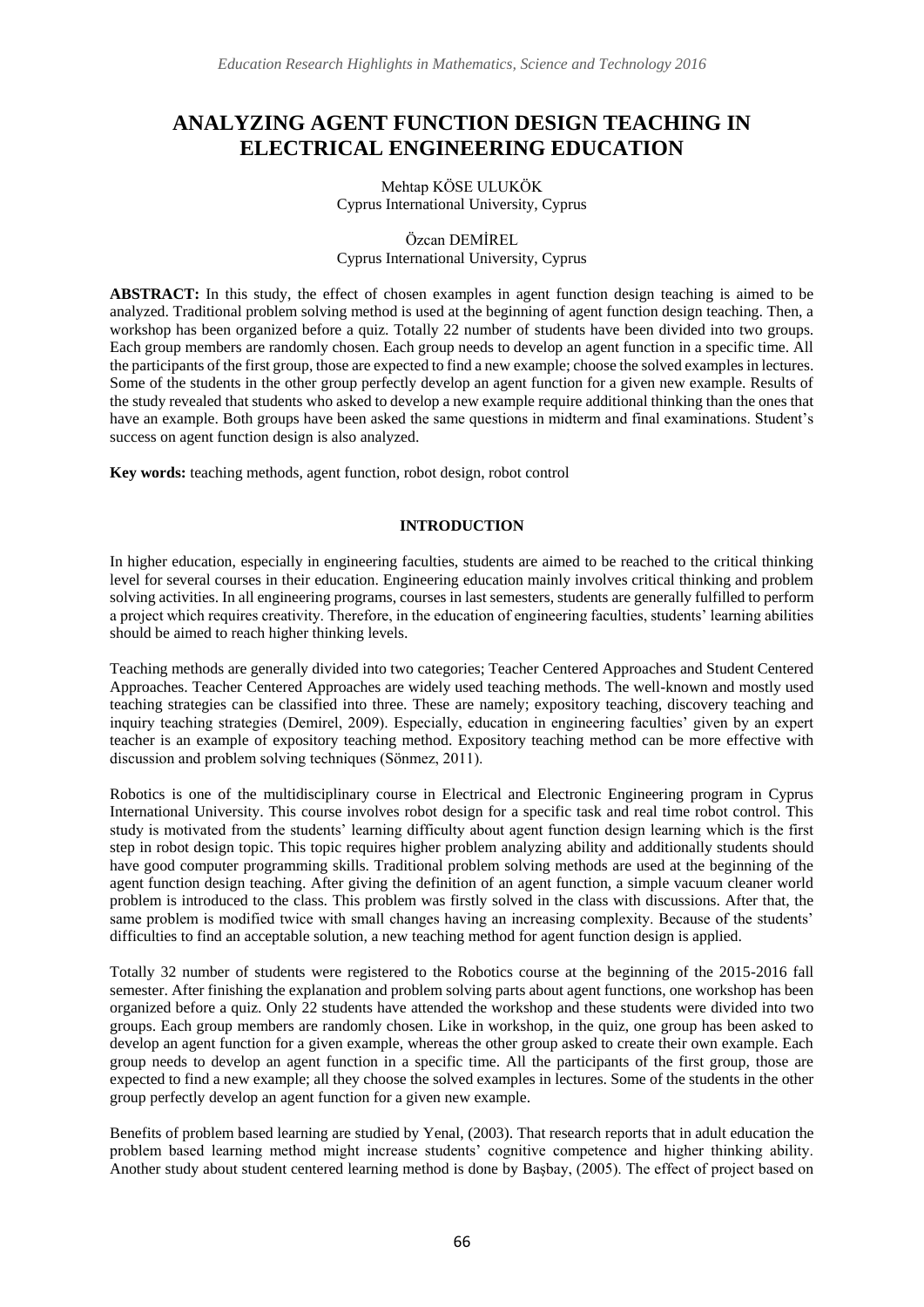learning approach which is supported by layered curriculum is studied and results of that study shows that students' learning levels are increased. Especially, students having higher level learning abilities are positively affected.

In this paper, two well-known cognitive level teaching model and approach; namely Bloom's Revised Taxonomy and Layered Curriculum by Kathie Nunley, are summarized in the Teaching Methods section. The effect of chosen examples in agent function design teaching is aimed to be analyzed with this study. The analysis of students' performance about agent function solutions and the observations based on new teaching method is given in Results and Findings section. Observations about example choice are discussed in Conclusion section.

## **TEACHING METHODS**

Effective teaching methods should be used to teach today's new technology to the next generations. Psychologists and educationists are working on learning taxonomies and effective teaching methodologies. Widely accepted learning taxonomy is introduced by Benjamin Bloom in 1956 and it is revised by Anderson and Krathwohl in 2001 (Krathwohl, 2002). In the last decade, a Student-Centered teaching approach namely Layered Curriculum is introduced by Kathie Nunley (2005). The reason of all these studies is to have improvement in the students' learning levels to desired learning outcomes.

If a teacher uses traditional methods in higher education, the teacher determines course objectives and tasks by her/himself. On the other hand, if the teacher prefers to use interactive teaching method such as problem based learning and cooperative learning students' interest increases. Armstrong observed that the example choice increases the students' interest about what they are taught (Armstrong, 2012).

In this study, discovery teaching strategy is applied for agent function design teaching which is one of the Teacher-Centered Approach. In order to increase student interest in agent function design learning, some of the students are asked to find their examples related with agent function design activities as a workshop and a quiz. The implementation details of this strategy are explained in Agent Function Teaching section.

## **Bloom's Taxonomy**

Benjamin Bloom and his friends aim to create a basis to evaluate a course or curriculum in a broad educational goal in cognitive level. Additionally, this taxonomy can be used to determine the consistency of a course objective. The original taxonomy consists of six layers starting from simple to complex categories. When it became a popular within the researchers, some discussions have been started about the lack of the original taxonomy. Especially, analysis done by many researchers put emphasis on the objectives at knowledge category requiring only recognition or recall of information. Therefore, the original teaching-learning taxonomy is revised by Anderson and Krathwohl et al (Krathwohl, 2002). The category names for both taxonomies are summarized in Table 1.

| <b>Original</b> | Revised |                                                          |
|-----------------|---------|----------------------------------------------------------|
|                 |         | <b>Table 1.</b> Bloom's Taxonomy versus Revised Taxonomy |

| Original        | <b>Revised</b>  |                          |
|-----------------|-----------------|--------------------------|
| <b>Taxonomy</b> | <b>Taxonomy</b> | <b>Level of Thinking</b> |
| (1956)          | (2001)          |                          |
| Evaluation      | Create          | Higher order thinking    |
| Synthesis       | Evaluate        |                          |
| Analysis        | Analyze         |                          |
| Application     | Apply           |                          |
| Comprehension   | Understand      |                          |
| Knowledge       | Remember        | Lower order thinking     |

The brief definitions of revised taxonomy is listed below (Krathwohl, 2002).

- 1. Remember: Retrieving relevant knowledge from long-term memory.
- 2. Understand: Determining the meaning of instructional messages.
- 3. Apply: Implementing a procedure in a given situation.
- 4. Analyze: Detecting how the parts relate each another and to an overall structure or purpose.
- 5. Evaluate: Making critiquing based on subject.
- 6. Create: Combining elements together to form a novel or an original product.

The above listed categories are aimed to assist teachers to plan their course objectives. It would be useful to prepare questions having increasing difficulties and related points.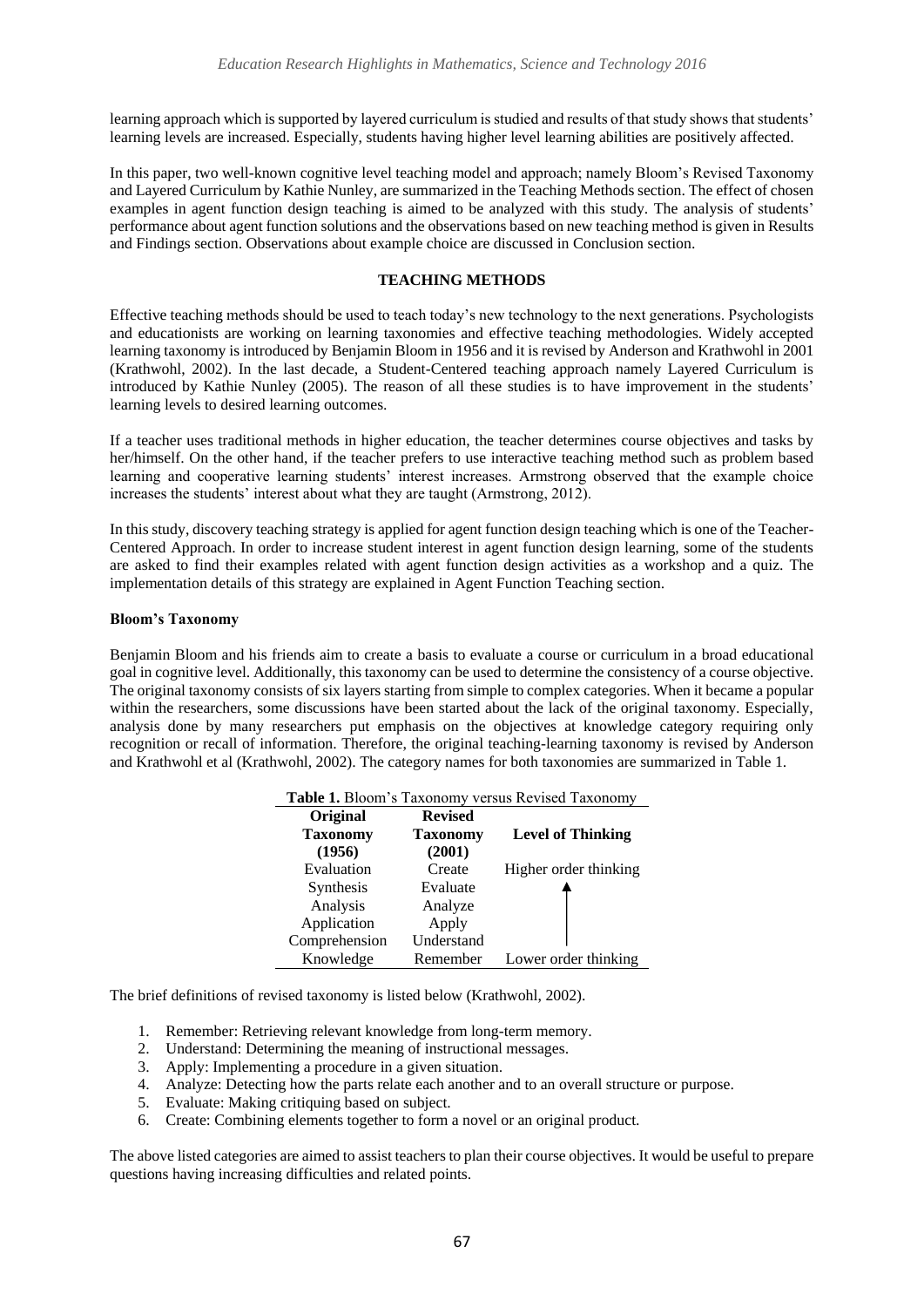#### **Layered Curriculum**

To teach a class of students having mixed-ability levels, a simple teaching approach is developed by Kathie Nunley. This method consists of three layers. Layer C is the bottom level which includes several assignment choices with basic information. The Layer B consisting of problem solving activities where students are able to show applications of the knowledge gained from Layer C. The top and the last layer is Layer A requires critical thinking and analysis about the real-world issues (Nunley, 2005).

Students decide their work layers and points are assigned with oral presentations and discussions. Depending on the worked layer, each student earns a grade of C, B or A. The Layered Curriculum design is illustrated in Figure 1.



**Figure 1.** Layered curriculum

Like Bloom's taxonomy, the Layered Curriculum teaching approach also categorizes the learning levels. The difference is that students have chance to reach upper layers with their choices. However, with the Bloom's taxonomy all students should do all activities that are defined in a course.

#### **Agent Function Teaching**

Agent function is a well-known problem in artificial intelligence. A simple robot design and control code can be demonstrated with agent function. In an agent function, a robotic system's perceptions and actions are decided and processed. A classical agent function definition and an example are given from Russell (2005).

An agent function concept is explained to the class of students with lecturing method. After the definition of the agent function, a simple example as Vacuum-Cleaner world problem is introduced by demonstrating technique together with lecturing as shown in Figure 2.



Percepts: location and contents, e.g., [A, Dirty]

Actions: Left, Right, Suck, NoOp



The example is analyzed together with the class about the required percepts and actions. In order to develop a control algorithm for this example an agent function concept is introduced.

| function REFLEX-VACUUM-AGENT([location,status]) returns an action |  |
|-------------------------------------------------------------------|--|
| if status = $Dirtv$ then return $Suck$                            |  |
| else if $location = A$ then return $Right$                        |  |
| else if $location = B$ then return Left                           |  |

**Figure 3.** Vacuum-Cleaner agent function (Russell, 2005).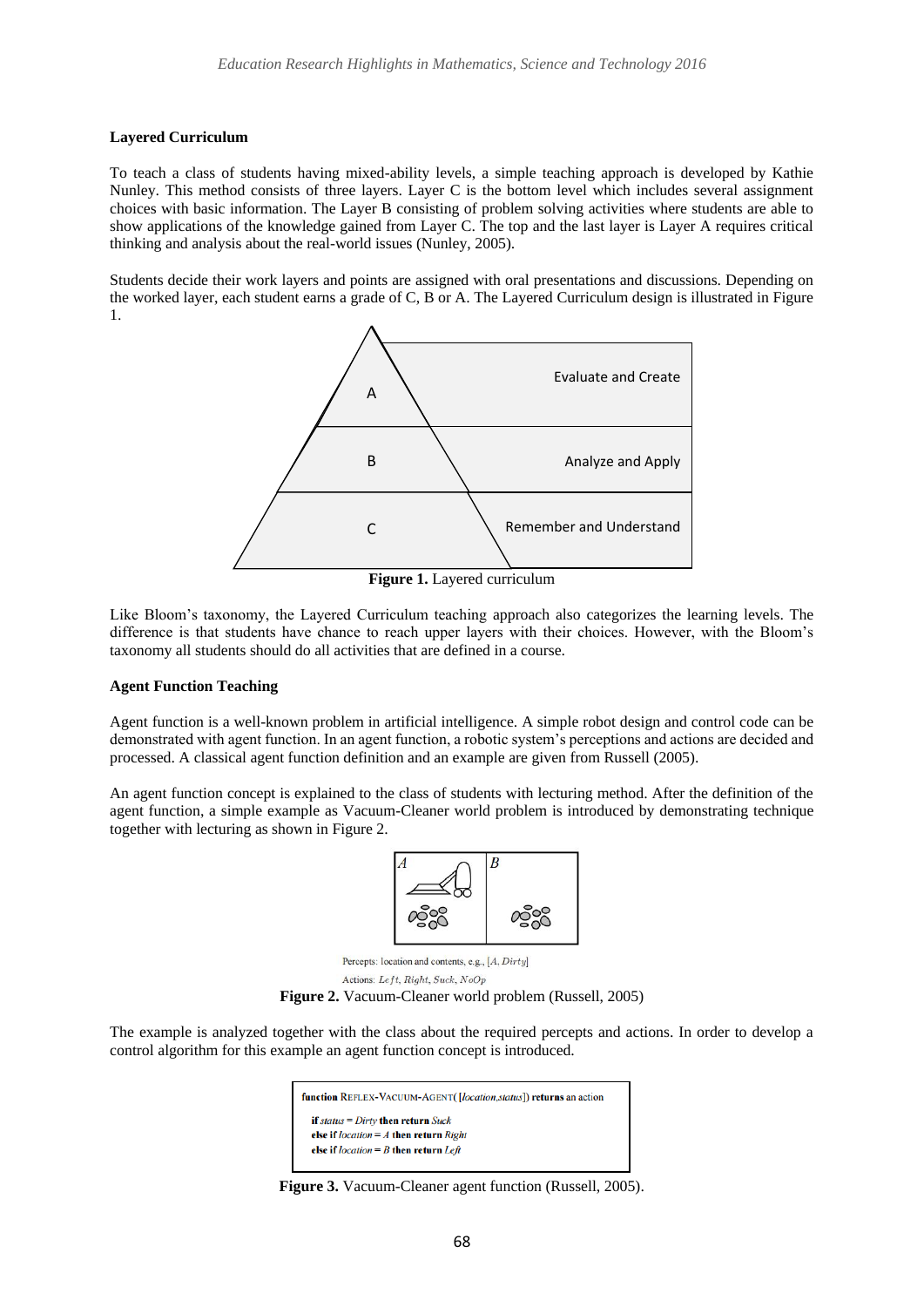The syntax of agent function is explained and the control algorithm is traced in the class. An optimal agent function solution is shown in Figure 3. After some discussions related with student questions, the vacuum-cleaner world problem is modified with the following questions:

- *i.* Modify your agent function for a problem of: "having four numbers of locations in the environment."
- *ii.* Modify your agent function for a problem of: "the algorithm must stop when all environments are clean."

The modifications are asked in the given order and they solved one after the other. Firstly, after each question, sometime duration is allowed to students to think about the problem. After that, potential solutions are discussed in the class. The second question is asked after the solution of first question. Again, sometime is given to students to think about it.

The Robotics course and the agent function design topic is taught by using traditional deduction teaching method and it is combined with problem solving and discussion teaching strategies. Additionally, in order to increase students' interests in learning process a workshop is organized and some of the students let free to choose their example about agent function.

The class is randomly grouped into three. One group includes students that not attended the workshop, second group includes students that attended the workshop and they get a question with a given agent function problem. Lastly, the third group of students that attended the workshop and they ask to give an agent function problem. It is expected to have new agent function problems described by the student. One of the aims for this activity is to increase the students' interest about agent function design and to let the students to find their own example.

There was one ungraded workshop, one quiz, one midterm, one group project and a final examination that are planned as course activities. Each activity is graded by the course instructor. Like in workshop, the same group of students are asked to give an agent function example in the quiz where the others are asked solve a new example. Same questions are asked to the class both in midterm and final examinations by using the Bloom's teaching taxonomy of questions from simple to complex ones. Several project groups are assigned with the approval of all members.

#### **RESULTS AND FINDINGS**

Students' course performances are analyzed in this section. First of all, the distribution of three groups in the class is illustrated in Figure 4. These three groups are randomly formed within the first-class activity of workshop. Whole class randomly and almost equally divided into three groups and they named as Not Attended, Given Example and Give an Example.



**Figure 4.** Workshop attendance distribution

After the workshop activity, a graded quiz is done in the class with a predefined date and content. Like in workshop no new example is given in the quiz by the first group but structure of agent function is correctly used. The quiz examination evaluation was out of 5 and the class averages is given in Figure 5. Significant success is seen with the students that attended the workshop.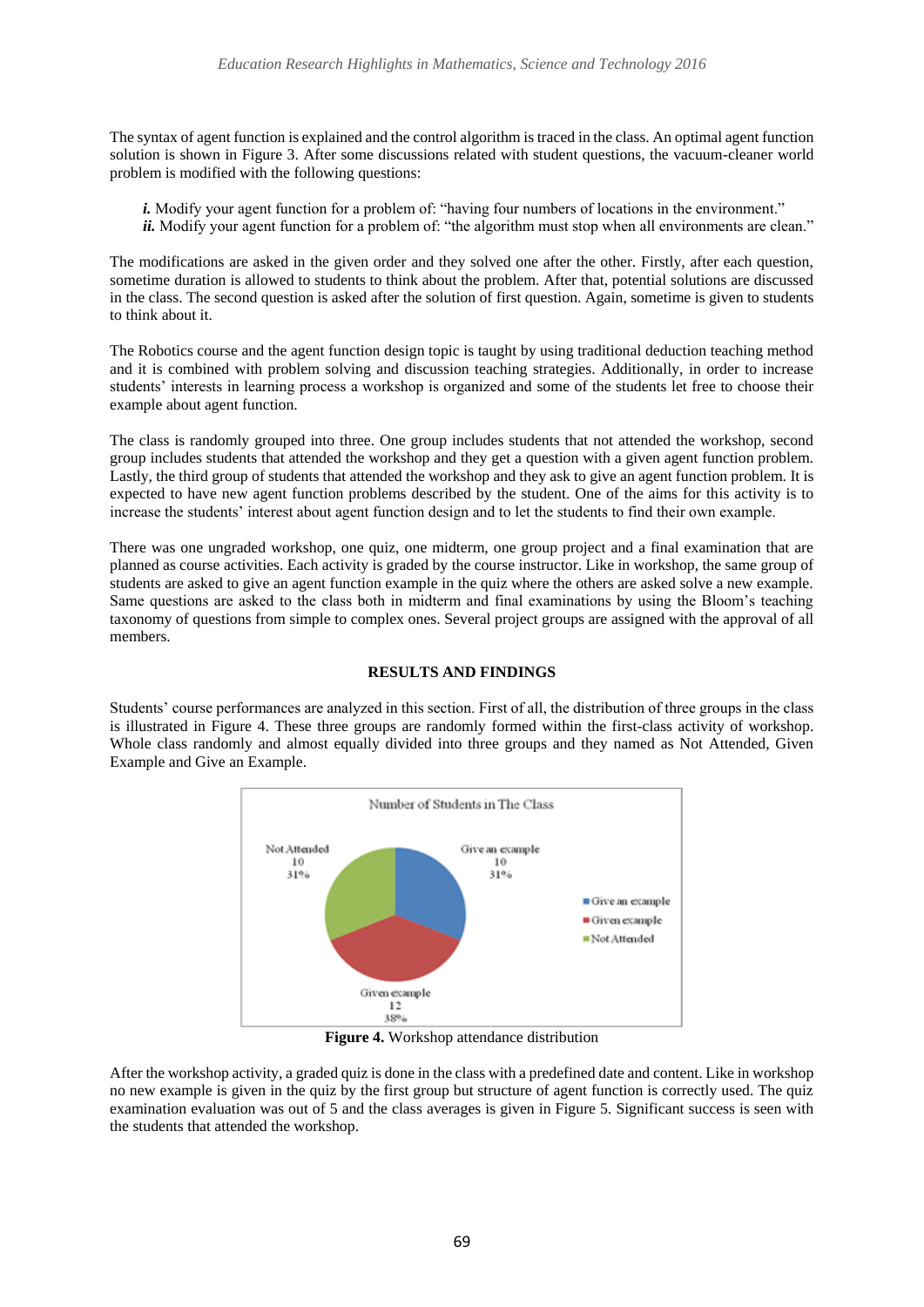

Figure 5. Quiz average for agent function design question



**Figure 6.** Midterm average for agent function design question

An agent function question is asked in the midterm examination. Its evaluation was out of 25 and the class averages is given in Figure 6. Significant success is also seen with the students that attended the workshop.



**Figure 7.** Final average for agent function design question

An agent function question is again asked in the final examination. Its evaluation was out of 20 and the class averages is given in Figure 7. The success average of Given Example group is found as the greatest one. This might be because of the students' personal learning abilities. The personal learning ability plays a big role in teaching-learning methods. It is obvious that asking to find new example has no effect on students' learning interest.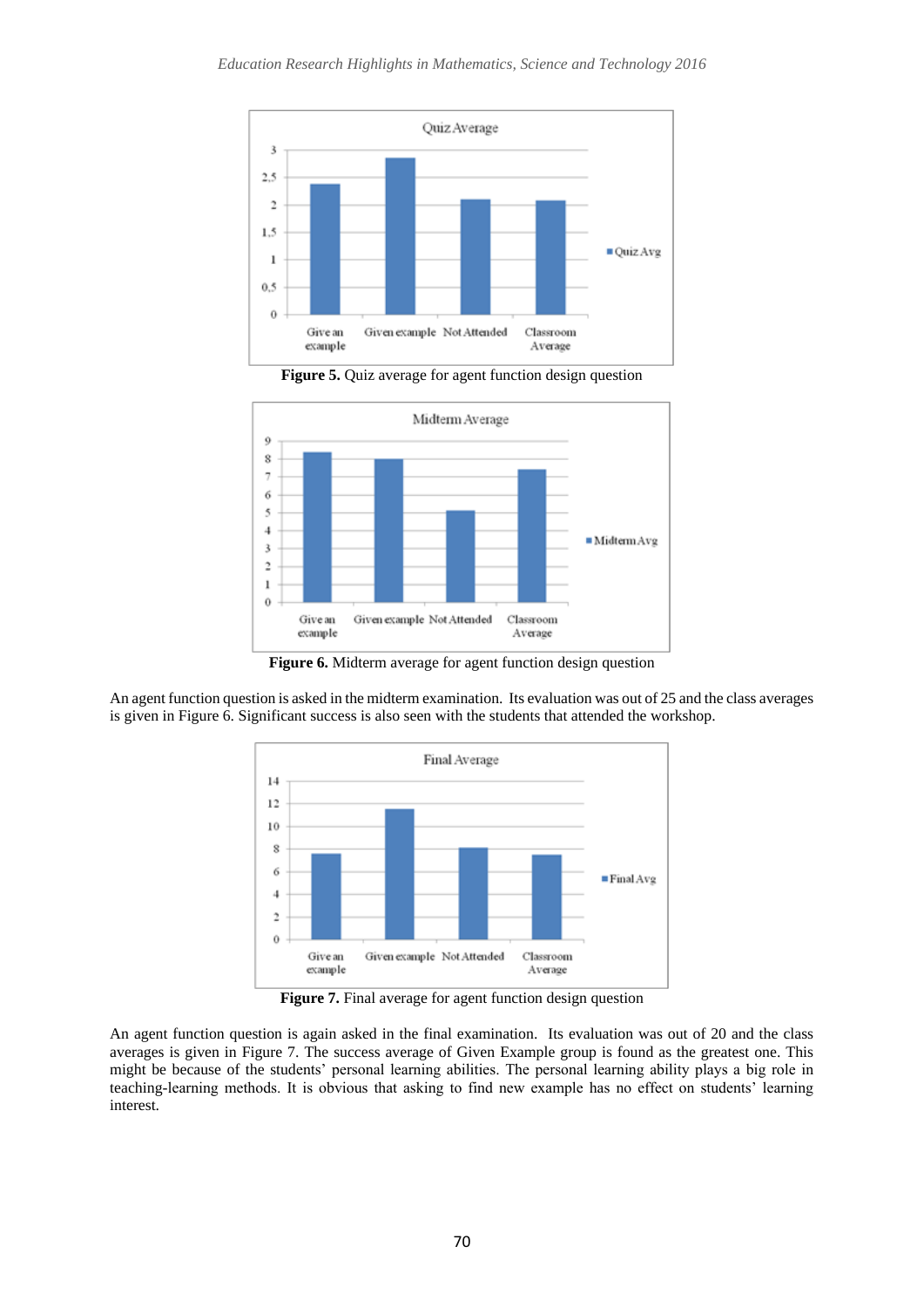

**Figure 8.** Distribution of passed students in the class

The success rates between these three groups are analyzed in Figure 8. Students that are asked to find an agent function example have the lowest passed ratio regarding the others.



**Figure 9.** Later grade distribution of the class

The successful students' grades distribution is given in Figure 9. Only few numbers of students have higher thinking levels. It is clearly seen that the distribution of grades perfectly matches with the Layered Curriculum architecture.



**Figure 10.** Layered distribution of agent function answers in midterm examination

In the midterm examination four questions are asked to the students. When the questions are categorized depending on the difficulty levels, they match with the three layers of the Layered Curriculum. First two questions were about basic level and 9 numbers of students can be considered as fully understand and answer these questions. Third question was about analysis level and 7 numbers of students can be considered as fully understand and answer this question. Last question was about evaluate level and only 4 numbers of students can be considered as fully understand and answer it.